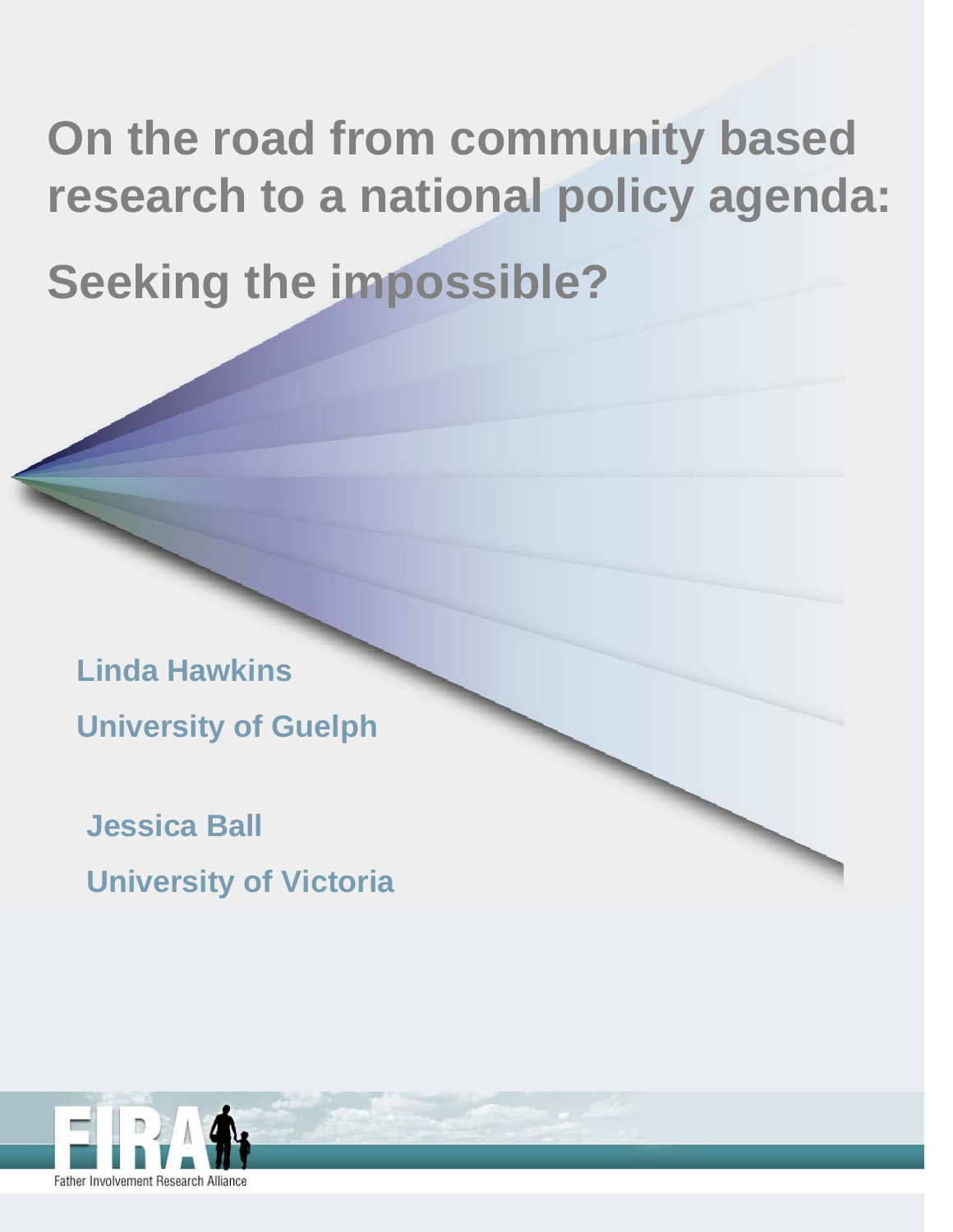## **Father Involvement Research Alliance**

### **1. SSHRC CURA** •*Year 4.5*



## **2. CU Partnerships**

- *9 Universities; 30 Partners*
- *foundation; cluster level; dissemination*

## **3. Two strategies**

- Engaging Fathers/Agencies in research clusters
- Creating Canadian knowledge: thematic overview, demographic analyses; policy inventory

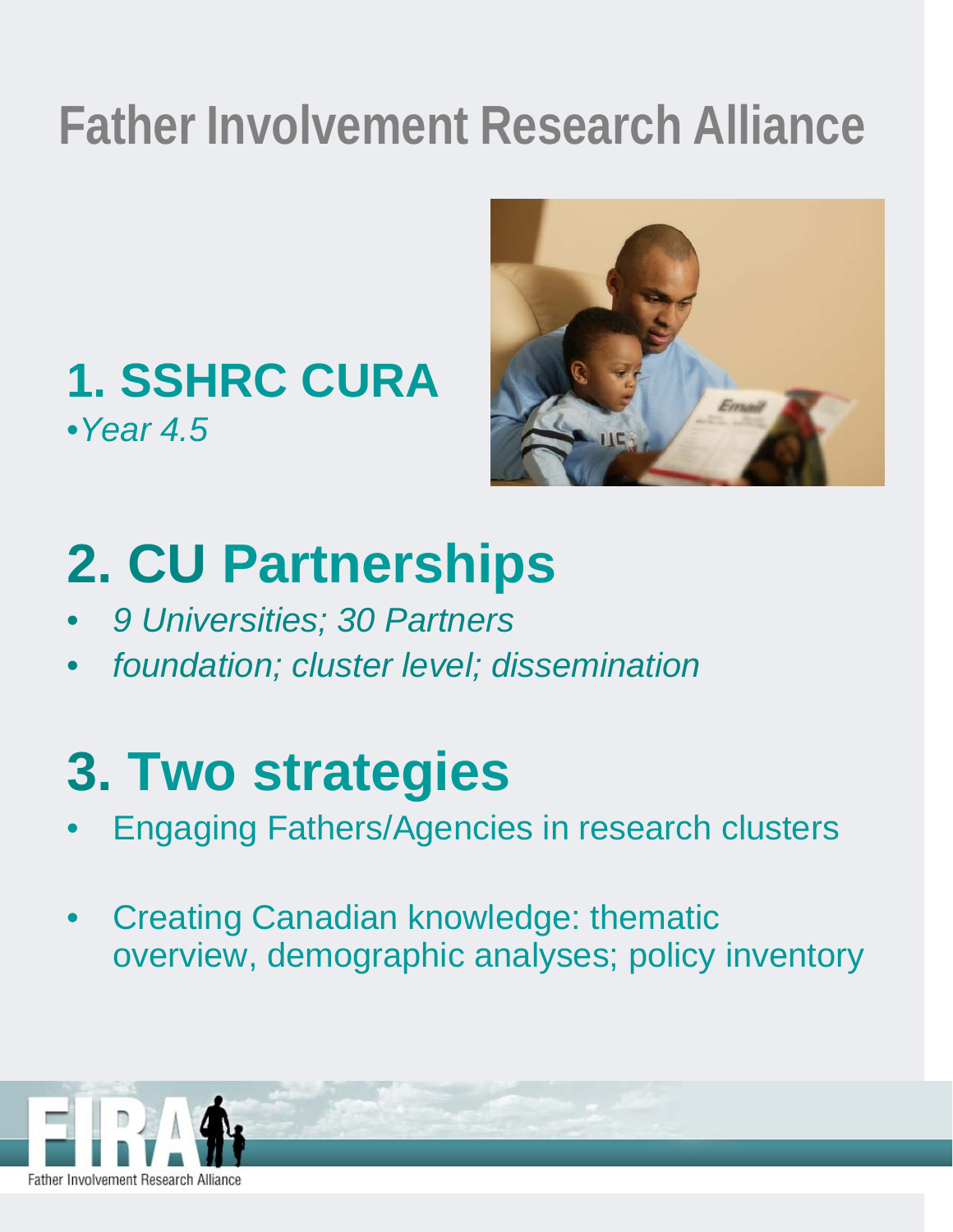#### **Indigenous Fathers**

#### **Immigrant Fathers**

**Gay Fathers** 

Separated/divorced fathers

**Young fathers** 

**New fathers** 

**Fathers of children with special needs**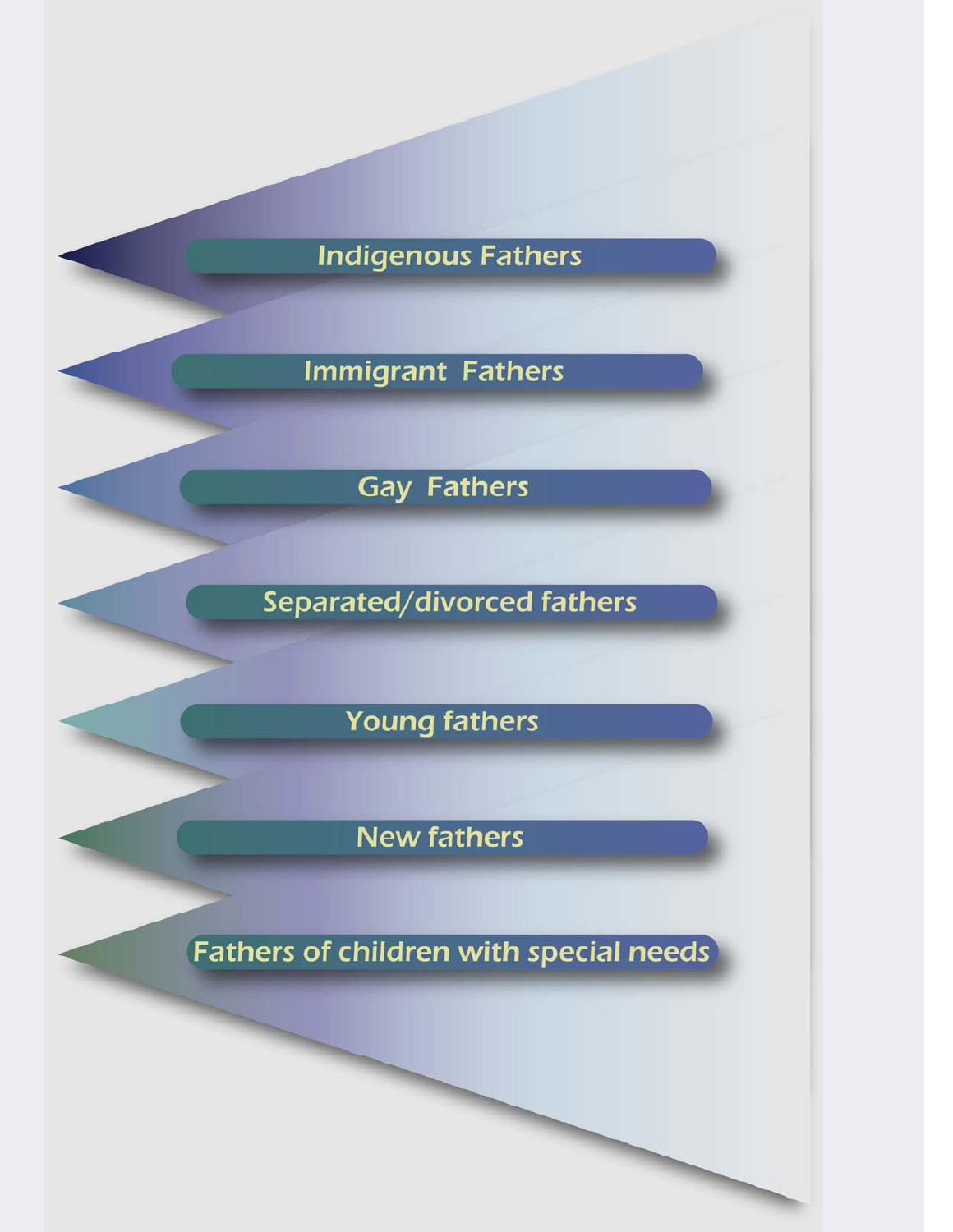## **Challenges to a national voice**

- **Primacy of CU cluster teams**
- **Tensions inherent in CU partnerships**
- **Politics of fathers and families**



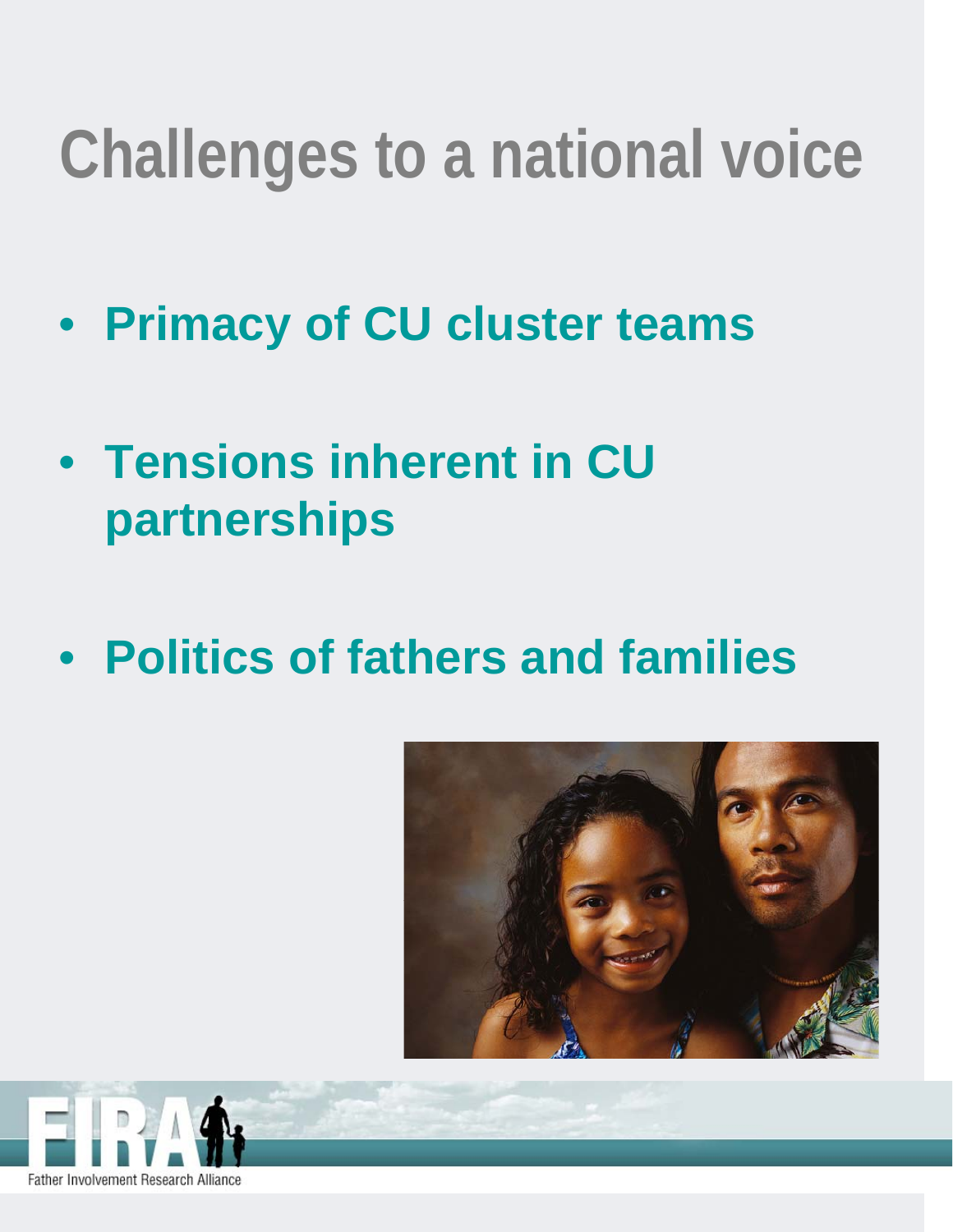Agencies/ vorkplaces Programs/ Agencies/ **Workplaces** 

#### Families Programs/ Provincial/Territories rograms/ Provincial/Territories<br>\gencies/ Federal Government

#### **International**

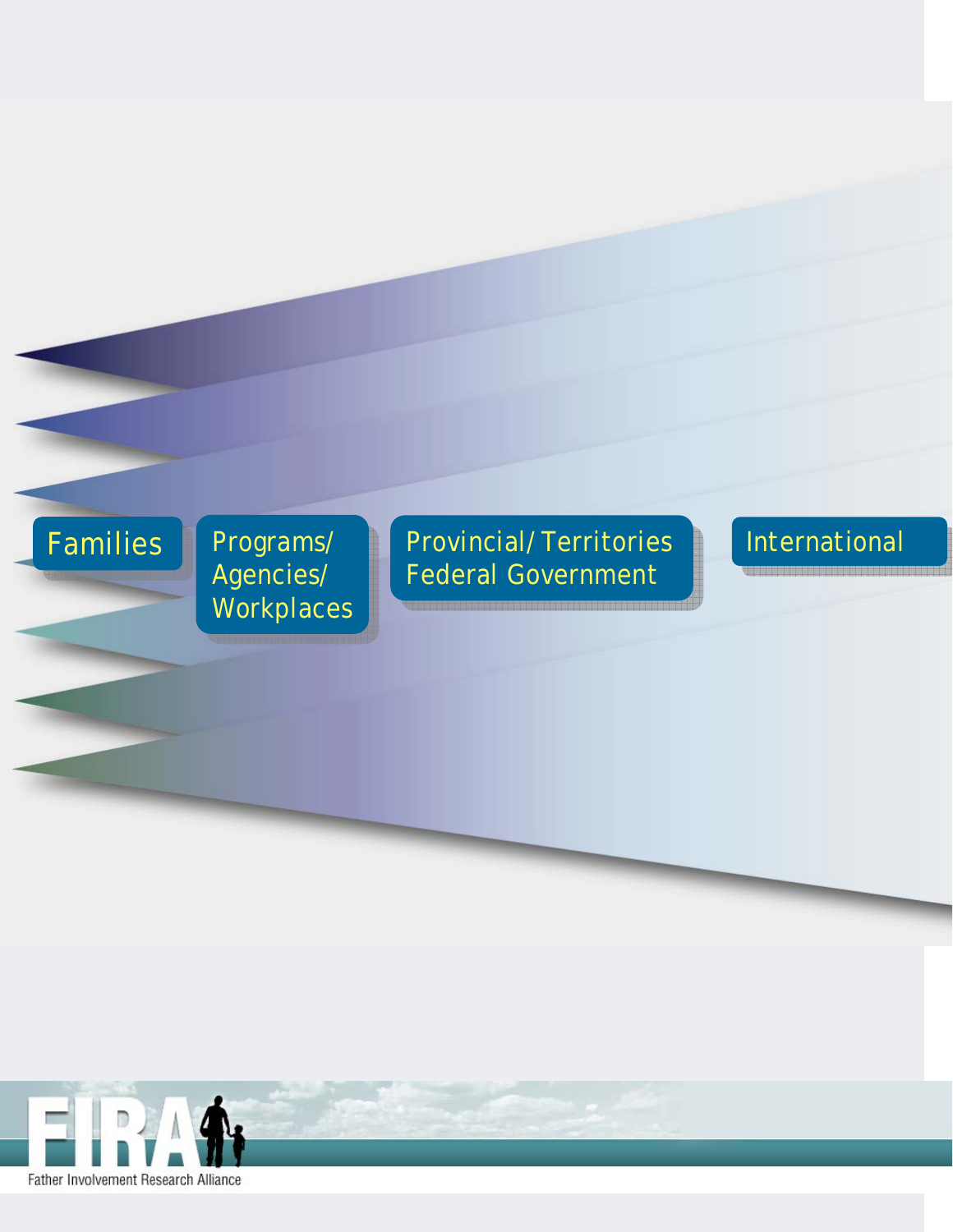### $\frac{1}{2}$ **FIRA Successes**

### Invited Policy dialogues:

- Special advisor to Minister of Health
- Human Resources and Social Development
- Ontario Human Rights Commission Policy on family **Status**

### Use of documents/resources

- Media coverage
- Advocate within and for local programs
- **RFP from Department of Justice**
- www.rebeldad.com



### New international connections

• Baba (South Africa); Promundo (Brazil)



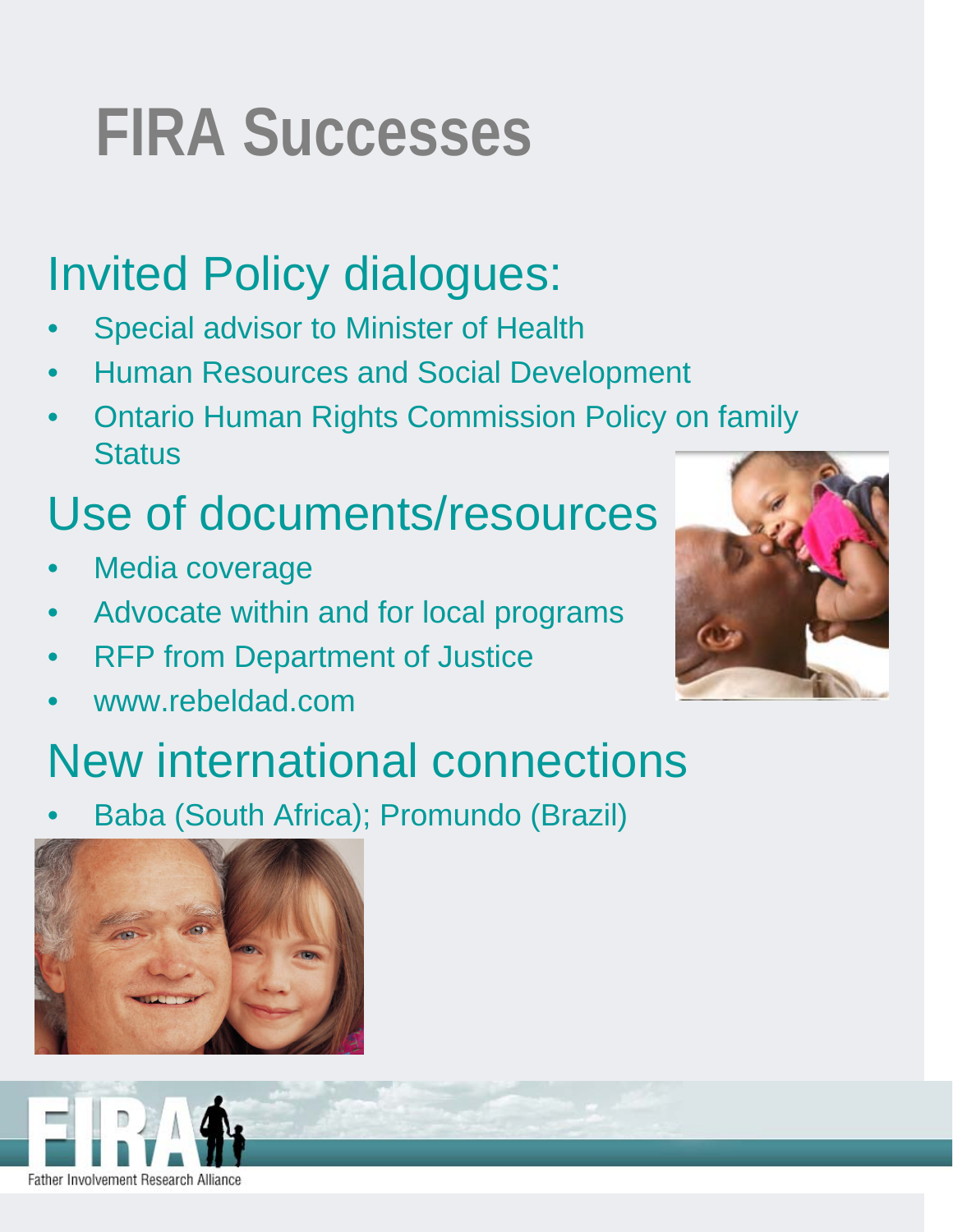## **Current Directions**

- Patience: context, respect, time…
- Supporting ambassadors (CU)
- Celebrate success
- Iterative process



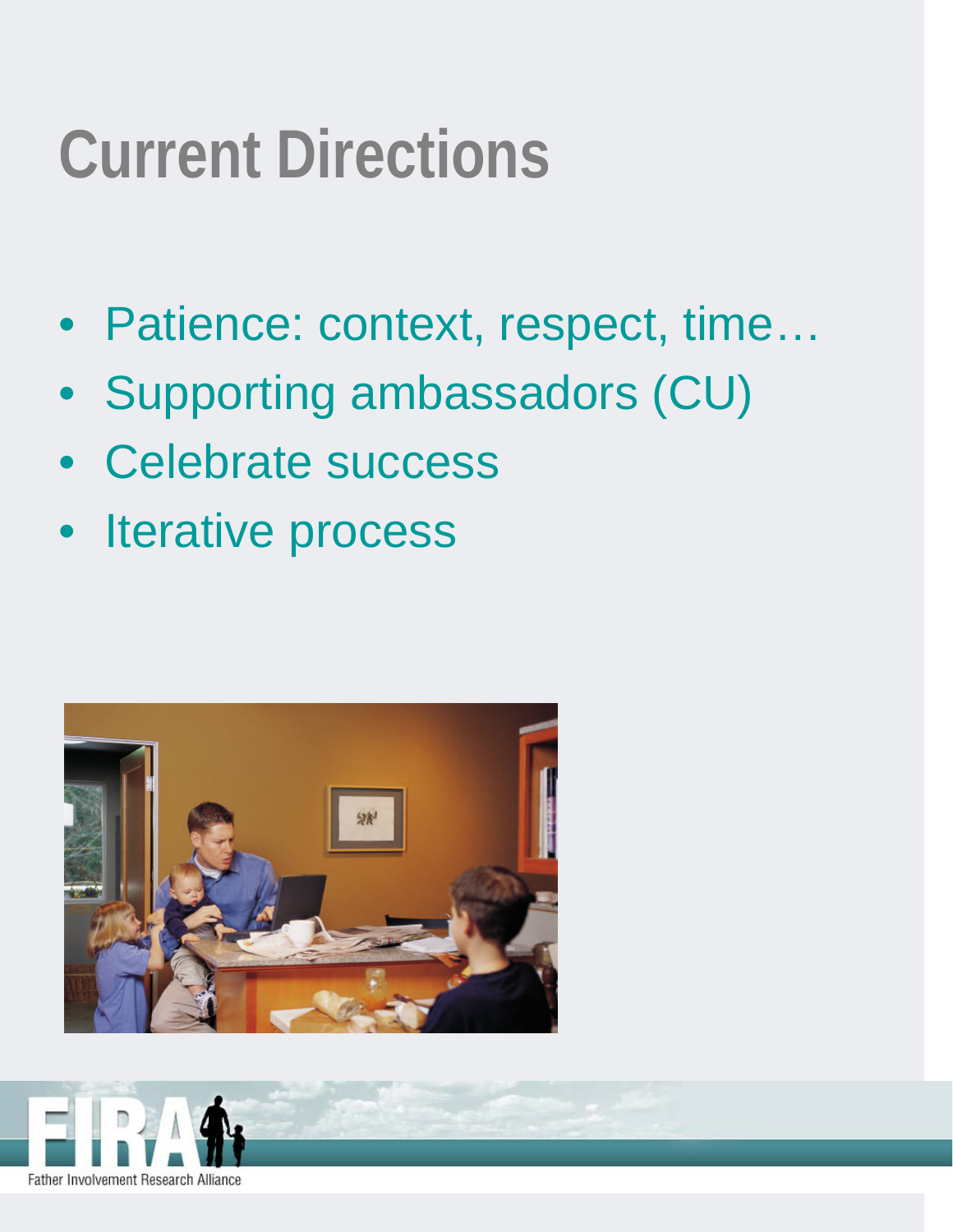## **FIRA Legacy: Father Involvement**

Social inclusion of fathers

- **Scholarship**
- **Policy**
- **Practice**



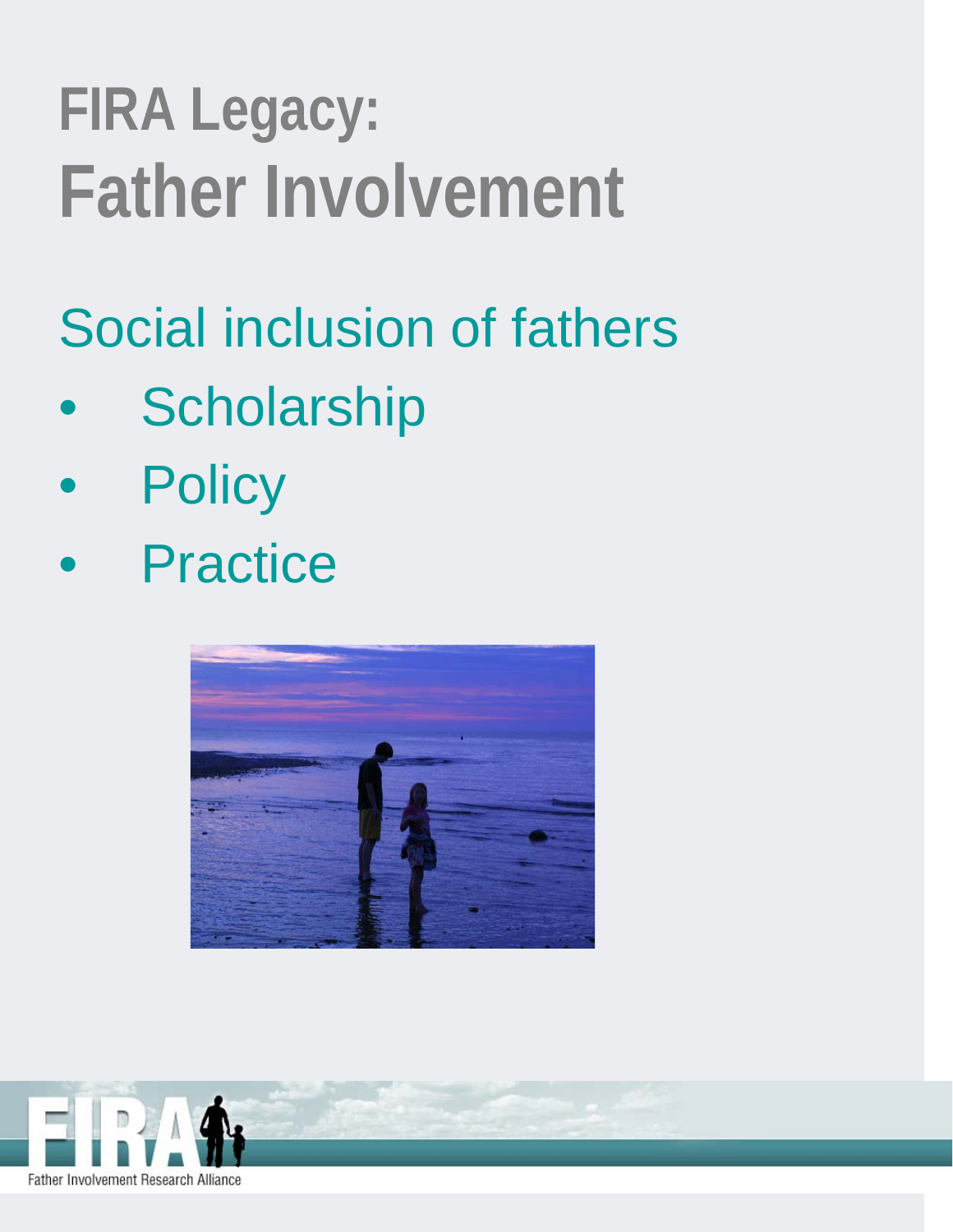# **FIRA Legacy: CU partnership**



## Applied learning

- Demonstrated value of civic engagement
- **Extension of form & structure** 
	- Rural women & economic policy
	- Women in science & engineering in the academy (in partnership with NSERC)
	- Eldercare & work